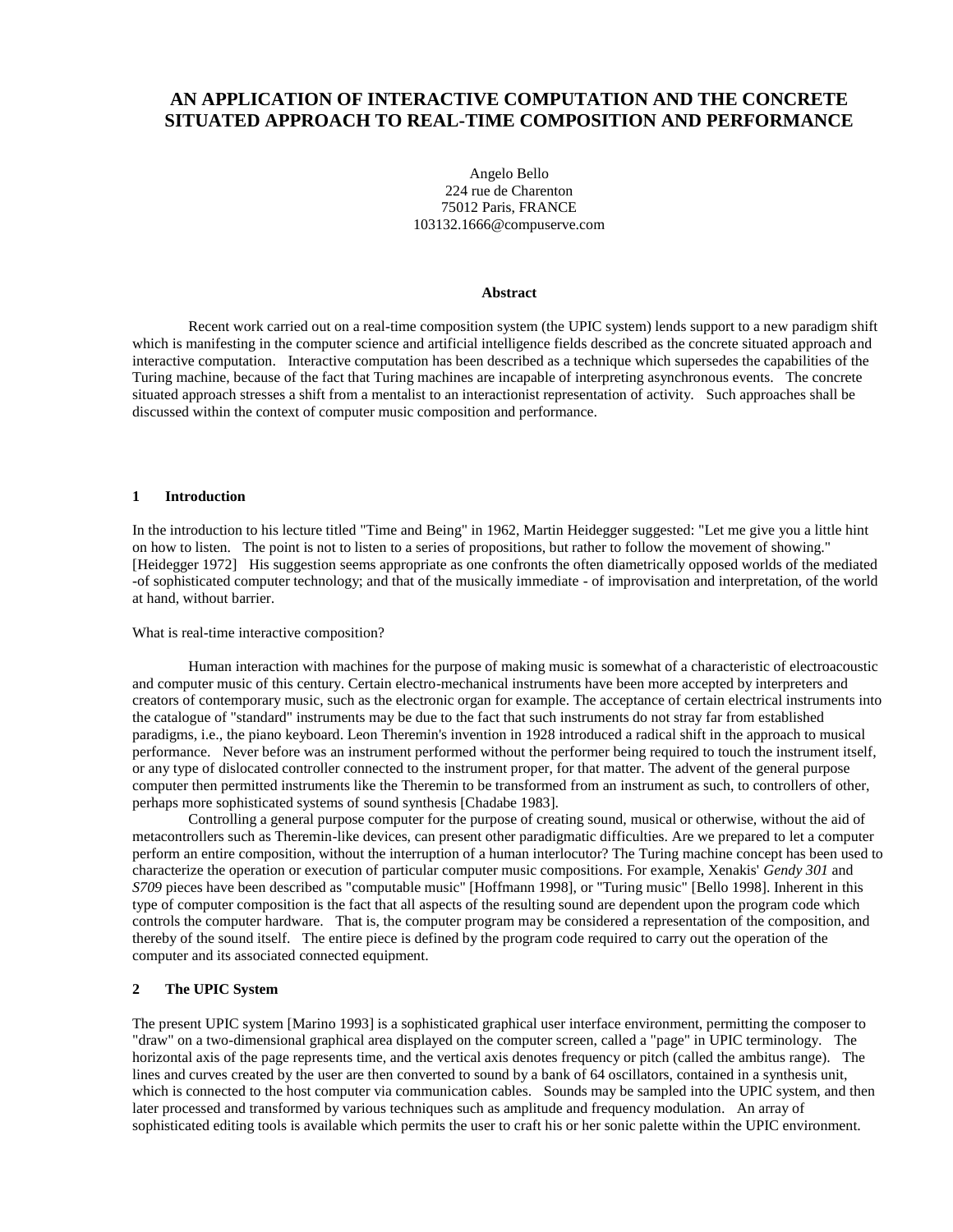These tools include four general categories of waveform specification and modification: the waveform (the sound source itself), the amplitude table, the frequency table, and the envelope table. The UPIC page of lines and curves is the score (the lines and curves are called "arcs"). The sonic structure of these arcs are defined by the four parameters mentioned above. A maximum of 4000 arcs may be drawn on a single UPIC page, and a maximum of 64 oscillators can be played at once to create the sound output (a future version of the UPIC proposes 512 to 1024 oscillators).

A score is "performed" through the use of a vertical line/cursor which scans the page of arcs created by the user. The tracing of the cursor may be programmed via a Sequencer option. With the sequencer, the user is able to trace at constant or various speeds (accelerando or decellerando), as well as tracing in retrograde motion (a reverse playback of the page and the arcs). During cursor playback, changes in ambitus (frequency or pitch) and amplitude (of the waveforms) could be read by the UPIC synthesizer, whereby sound output is then generated, following the contours of the arcs in time. The user may synthesize sounds using an additive process, whereby many arcs are summed within a Page, each arc having its own characteristic time pressure curve. With this method, in order for a temporal transformation in the sound to occur, the user must initiate playback of the arcs on the page, where the cursor traces the arcs' duration and position. The multi-timbral layering of the various arcs, along with their individual characteristics, has created a large catalogue of sounds and textures.

Another option within the UPIC system is the frequency modulation technique available for each of the arcs on a page. Using this option, the composer may frequency modulate any arc on a page, by any other arc on the same page, as long as the modulating arc superimposes the temporal scale of the carrier arc. Any waveform created by the user may be assigned to both the carrier and/or the modulating arc. As a result, many complicated timbres can be created, rich in harmonic content, and rich in color and texture. The modulating and carrier waves may be extracted from sampled sound material, and, in addition, the FM implementation on the UPIC system permits the construction of recursive feedback algorithms where the modulating waveforms themselves may be modulated by the carrier arcs they are in fact modulating. Complex systems can be organized, where various groups of arcs may be associated with each other as modulators and/or carriers. The graphical page on the screen then becomes a type of algorithmic FM space for the organization of various feedback modulator/carrier combinations. The graphics page is not necessarily used as a visual representation of a score, or is not even the score itself. The graphics page becomes an algorithmic scratchpad in a sense.

Many of the control parameters defining the FM algorithms may be adjusted in real-time, as the synthesis unit is interpreting the graphical data and the organizational structure of the algorithmic arcs on the page. Using the mouse pointing device, one can access the various control parameters as the sound is synthesized. In this way, the UPIC is transformed from a synthesis unit under the control of a predetermined graphical organization of arcs and lines, to a computer music composition instrument, where the composition, as well as the sonic material, is created and/or synthesized in real time by the composer or performer. One can suggest that the system is converted from a mentalist , predefined and predisposed Turing process, where the graphics page was read by a moving cursor, to an interactive, concrete situated environment, where the performer of the UPIC system takes on an active role in the determination of the ultimate piece, the final result.

## **3 The Concrete Situated Approach and Interactive Computation**

In the concrete-situated approach to activity [Chapman 1991, Agre 1997], organization of activity is an emergent quality, the result of interactions with the environment. The result, or the complexity of the result, is much greater than the sum of the complexity of the constituent parts of the domain which make up the environment. The agent in our case would be the composer-performer of a real-time computer music composition instrument. One reacts to the environment in the present, without the trappings of concentrating within a mentalist approach where causality is not a function of an interaction between agents and the world. The Turing machine paradigm is a mentalist one. It does not characterize human interaction with a problem solving program under execution on a general purpose computer. The program "runs", and the answer is "output" to the user. Newer and more advanced computer systems permit the execution of programs in real time, affording the user with the ability to modify the parameters of an algorithm while the computer is "crunching the numbers". The user is now an active agent in the process of obtaining an answer from the GPC. The Turing machine concept is now extended, giving rise to an augmented definition of the processes involved, Interactive Turing Machines [Wegner 1997. 1998]. Interactive Turing Machines are capable of distinguishing asynchronous events, or events which are not specified by the algorithm as such, but by an interactive user who specifies adjustments "in the moment" during execution of the program.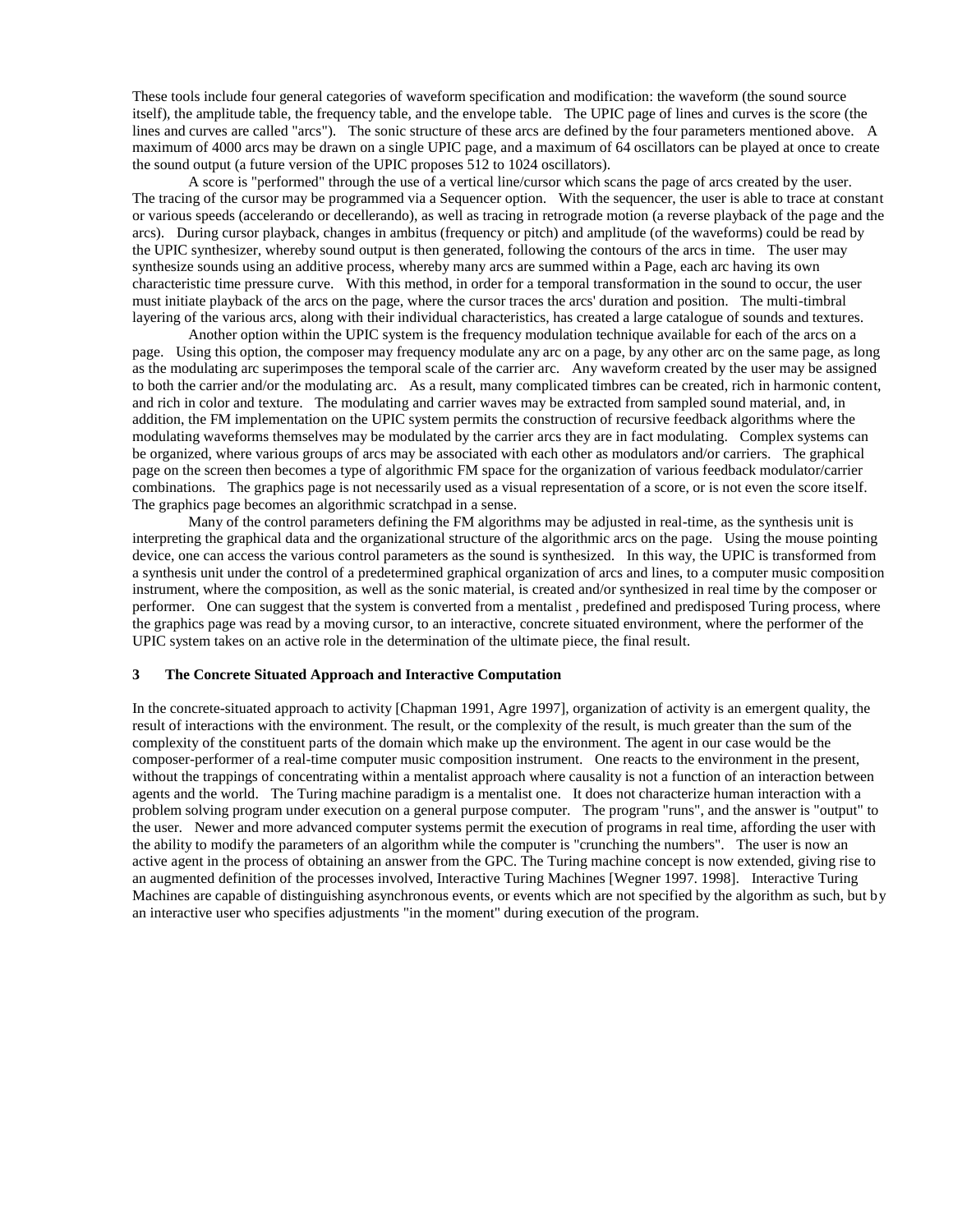| $\equiv$        |             |      |      |           |       |        |             | Upic - [`page_01] |
|-----------------|-------------|------|------|-----------|-------|--------|-------------|-------------------|
| $\qquad \qquad$ | <b>Eile</b> | Page | Edit | Draw View | Sound | Window | <b>Info</b> |                   |
|                 |             |      |      |           |       |        |             |                   |
|                 |             |      |      |           |       |        |             |                   |
|                 |             |      |      |           |       |        |             |                   |
|                 |             |      |      |           |       |        |             |                   |
|                 |             |      |      |           |       |        |             |                   |
|                 |             |      |      |           |       |        |             |                   |
|                 |             |      |      |           |       |        |             |                   |
|                 |             |      |      |           |       |        |             |                   |
|                 |             |      |      |           |       |        |             |                   |
|                 |             |      |      |           |       |        |             |                   |
|                 |             |      |      |           |       |        |             |                   |
|                 |             |      |      |           |       |        |             |                   |
|                 |             |      |      |           |       |        |             |                   |
|                 |             |      |      |           |       |        |             |                   |
|                 |             |      |      |           |       |        |             |                   |
|                 |             |      |      |           |       |        |             |                   |
|                 |             |      |      |           |       |        |             |                   |
|                 |             |      |      |           |       |        |             |                   |
|                 |             |      |      |           |       |        |             |                   |
|                 |             |      |      |           |       |        |             |                   |
|                 |             |      |      |           |       |        |             |                   |
|                 |             |      |      |           |       |        |             |                   |
|                 |             |      |      |           |       |        |             |                   |

*This figure shows a grouping of arcs from an UPIC graphics page created by the author for the performance of the composition Maya. These 4 groups are part of a larger set of arc groups (this is an enlargement of an area of the UPIC graphics page), which contains an additional 6 groups identical to the ones shown above, for a total of 10 (the additional groups extend in a similar manner below the ones shown above). In addition, a smaller group of arcs, positioned lower on the graphics page (lower on the frequency scale), are used to frequency modulate the larger group, of which the arcs in the figure above are part of. These arcs then in turn modulate the second group, creating the recursive feedback FM synthesis algorithm*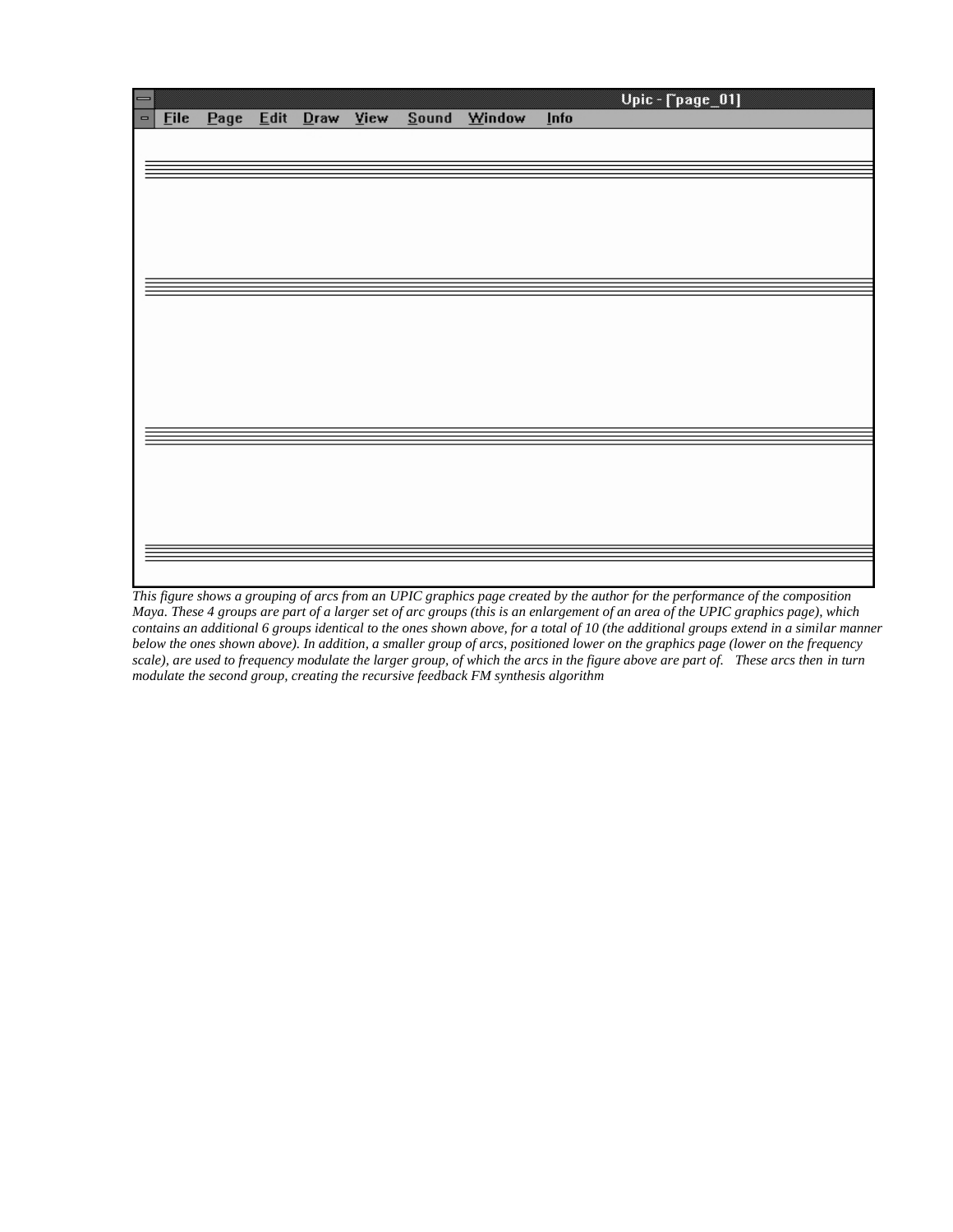#### **4 Improvisation**

This word is heavy with connotations and implications. To improvise on an instrument in the midst of creation is not a foreign act to most if not all composers. To improvise the composition itself may be another matter altogether. And would one suggest that the word improvisation is an adequate one to describe what in fact is transpiring during the course of composition? In the case of the UPIC situation described above, a set of etudes, *UPIC Etudes 2-8*, and the composition *Maya,* have been created in real-time. The structure and form of the piece were not predetermined. The algorithm describing the manner in which the UPIC system was to synthesize the raw sonic material was created prior to the performance of the pieces, however, what is ultimately heard is an emergent result of the interaction between the user of the UPIC and the algorithms which had been set in motion to generate the sound.

## **5 Conclusion**

This paper presented an approach to real-time performance and composition using a computer. New ways of considering problem-solving and computation are manifesting in the computer sciences, and seem to support the techniques used in real-time composition described herein. The significance of these new techniques lies in the manner in which activity is described as interactionist, and causality is the result of the interaction of agents and machines. The Turing machine construct is no longer adequate to model such interactionist activity. Composing can be considered an interactive activity, where the composition itself becomes an emergent manifestation of that activity.

The accompanying sound example is taken from a suite of UPIC Etudes performed by the author in 1996, *UPIC Etudes 2 - 6*. This particular example is an excerpt of UPIC Etude no. 4.

## **References**

[Agre 1997] Agre, Philip E., *Computation and Human Experience*, Cambridge, England: Cambridge University Press, 1997.

[Bello 1998] Bello, Angelo, "Emergent Evolution of Sound, Space, and Time and the Tools of Iannis Xenakis", *Prйsences de Iannis Xenakis*, International Symposium on Iannis Xenakis, Paris: CDMC/Sorbonne/Radio France, February 1998, forthcoming.

[Chadabe 1983] Chadabe, Joel, "Interactive Composing: An Overview", *Computer Music Journal*, vol. 7, 1983.

[Chapman 1991] Chapman, David, *Vision, Instruction, and Action*, Cambridge, MA: MIT Press, 1991.

[Heidegger 1972] Heidegger, Martin, *On Time and Being*, tr. by Joan Stambaugh, New York, NY: Harper & Row, 1972.

[Hoffmann 1998] Hoffmann, Peter, "Evaluating the Dynamic Stochastic Synthesis", Journйes d'Informatique Musicales JIM 98, 05.05.-07.05.1998, La Londe-les Maures, France, textes des communications, pp. F4.1- F4.8.

[Marino 1993] Gйrard Marino, Jean-Michel Raczinski, Marie-Hйlиne Serra, "The New UPIC System: Origins and Innovations", *Perspectives of New Music*, vol. 31 (1993), no. 1, pp. 258-269.